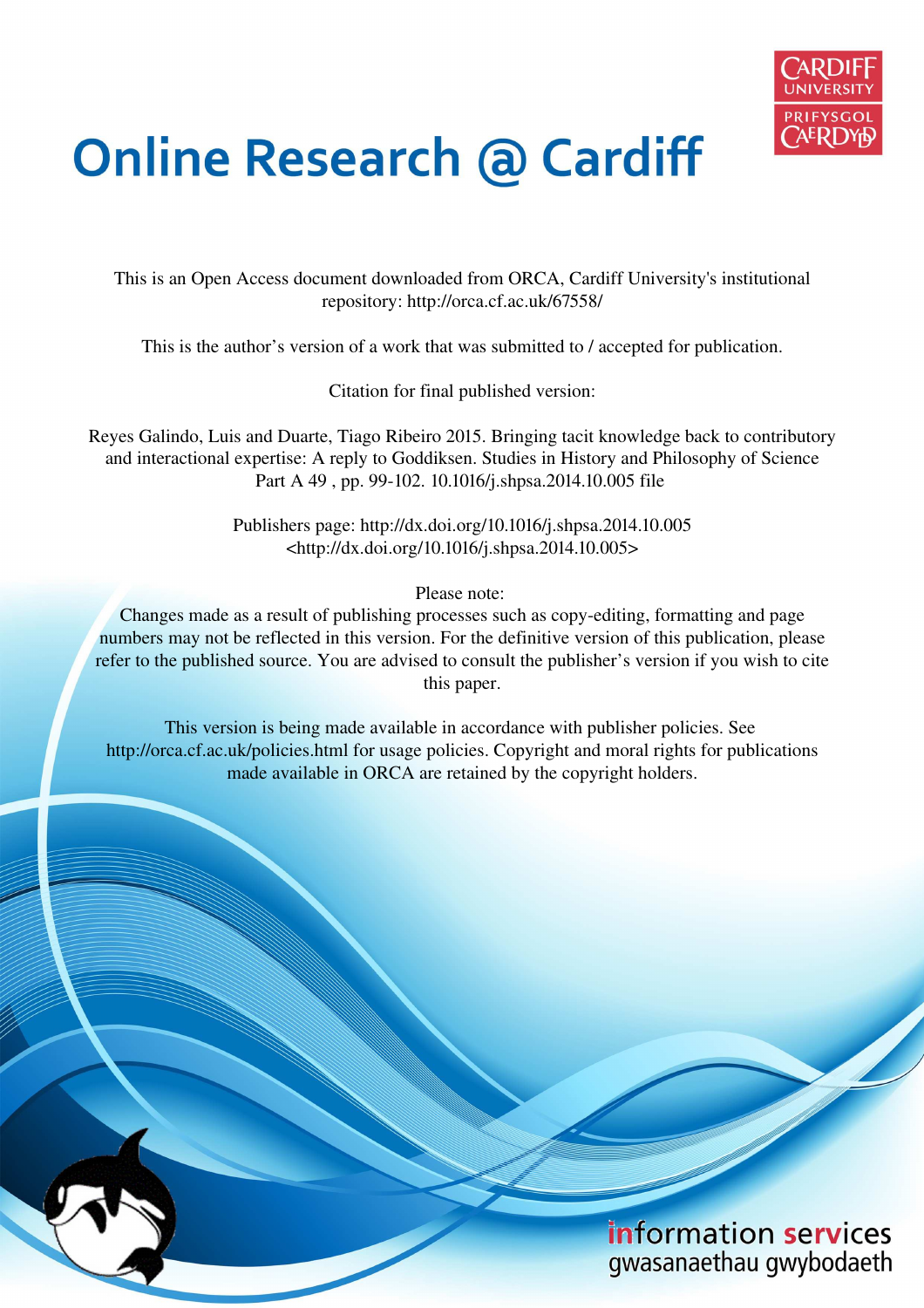## Bringing tacit knowledge back to contributory and interactional expertise: A reply to Goddiksen

Luis Reyes-Galindo<sup>a</sup>, Tiago Ribeiro Duarte<sup>b</sup>

*Abstract: We analyse a recent paper by Goddiksen (2014) where the author raises questions about the relationship between authorship, attribution and Collins*  $\mathcal{Q}$  *Evans' concept of contributory and interactional expertise. We then highlight recent empirical work in the sociology of climate change science that has made similar points in order to clarify how authorship, division of labour and contribution are handled in real scientific settings. Despite this, Goddiksen's critique of both contributory and interactional expertise is ultimately ineffective because it rests on a misguided attempt to de-socialise these concepts. We conclude by stressing the importance of collective tacit knowledge acquisition through immersion as a critical step in becoming a full-blown contributory or interactional expert.* 

Keywords: interactional expertise, contributory expertise, tacit knowledge, enculturation, immersion.

#### *Introduction: some definitions*

1

In a recent paper Goddiksen (2014) proposes that contributory and interactional expertise are not clearly defined and require clarification. This is a useful endeavour as Collins, Evans and collaborators have been working on these concepts for more than a decade and, as with any developing concept, multiple definitions of both types of expertise have been put forward in different contexts. In the original 'Third Wave' paper (Collins & Evans, 2002: 254) interactional expertise is defined as "enough expertise to interact interestingly with participants of a domain and carry out a sociological analysis". Improving on that, Collins & Evans (2007: 28) define interactional expertise as "expertise in the language of a specialism in the absence of expertise in its practice". A recent paper (Collins 2011) pointed out that all contributory experts have interactional expertise in their domain of practices, with a new category created for individuals who only have interactional expertise in a domain of practice but no contributory expertise: special interactional experts (e.g. sociologists of science who spend a long time immersed in a scientific domain and become accomplished speakers of its language).

Goddiksen does not use the most recent 2011 elaboration to carry out his critique. This is unfortunate because the Studies in Expertise and Experience (SEE) programme now has a well developed and empirically supported conceptual mapping of expertise-related concepts: expertise is the mastery of the tacit knowledge of a domain of practice, with interactional expertise being mastery of the domain's language and contributory expertise being the ability to competently engage in the practices of that domain. From the very start, however, Goddiksen's definition of

a Cardiff University, School of Social Sciences, Glamorgan Building, King Edward VII Avenue, Cardiff, CF10 3WT, Wales, United Kingdom. Email: LuisReyes@ciencias.unam.mx

b University of Brasília, Campus Universitário Darcy Ribeiro/UnB, Instituto de Ciências Sociais - Departamento de Sociologia, Prédio Multiuso II, Brasília/DF, Brazil , 70910-900. Email: tiagoribeiroduarte@ig.com.br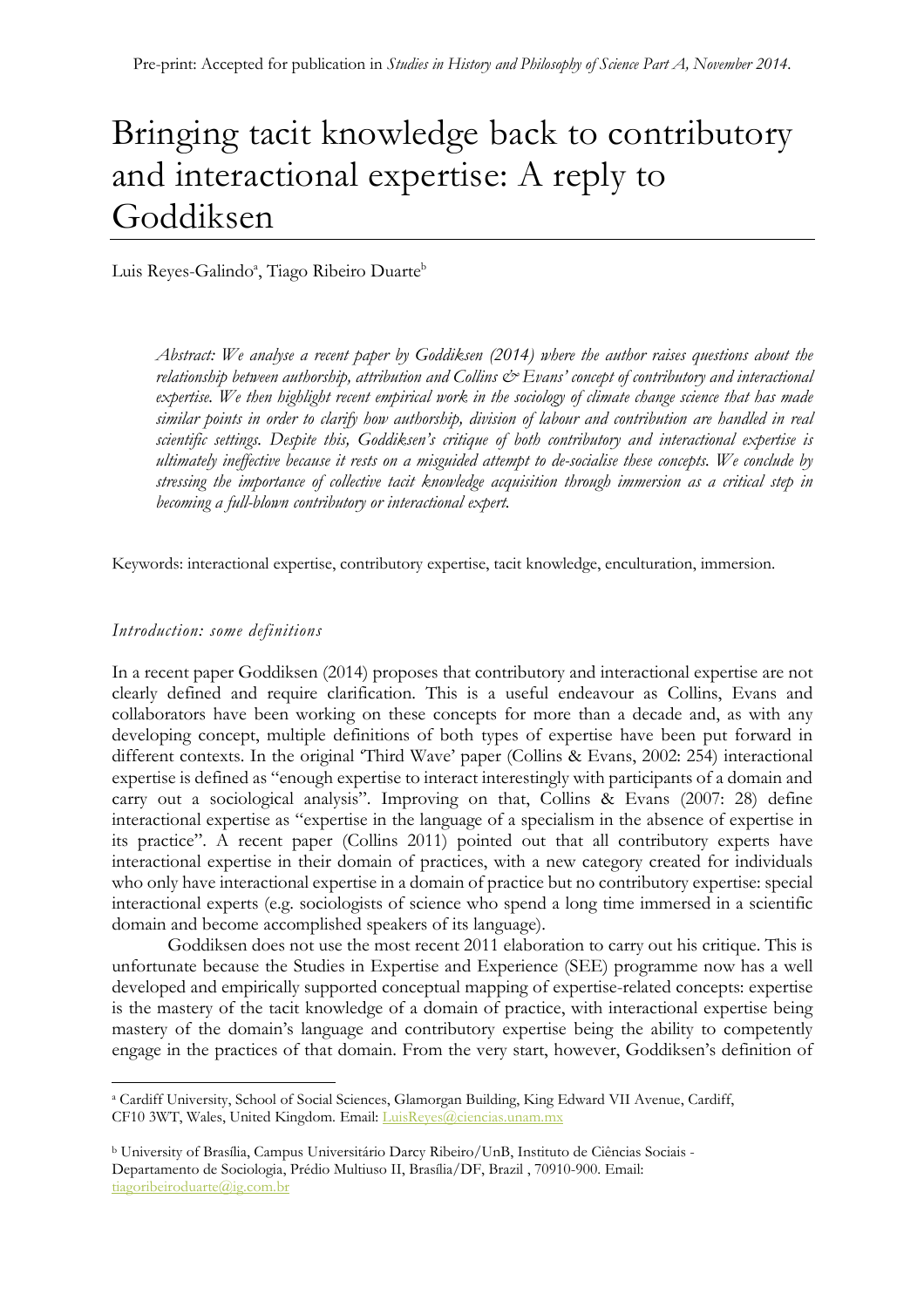expertise is at odds with Collins and Evans' 2011 definition: "I take an expertise to be a set of skills that enable a person to perform certain tasks that are of importance to a wider community in a way that benefits this community" (2014:2). But, as pointed out above, Collins and Evans have defined expertise as mastery of the tacit knowledge shared by the members of a domain of practice. Whether the possession of expertise will lead to something beneficial to a domain or not is a whole different matter. Indeed, opposing members of core-sets tend to be quite vocal about how much harm their opponents are causing to the field in spite of their high levels of expertise (Collins 1992, 1998).

#### *Goddiksen on contributory expertise*

Goddiksen's first step is to try to clarify the concept of contributory expertise by attempting to work out what type of contribution would make someone a contributory expert. For example, he asks whether a special interactional expert who engages in a conversation with the contributory experts of the relevant domain and makes useful suggestions that help solve a problem should be regarded as a contributory expert. He also points out that although a practicing chemist or a physics master student could be useful in a physics lab, they would not be able to fully perform as competent researchers, so that being able to engage with some of the practices of a domain is not enough to be a contributory expert. This flexing and tracing of the boundaries of contributory expertise in ambiguous cases like students or lab technicians could lead to a useful examination of the demarcation criteria for this category.

Goddiksen first posits epistemological criteria to identify contributory experts, arguing that contributory experts should be able to make contributions that lead to the progress of the field, even while acknowledging that there is a complex philosophical debate on what scientific progress means. Indeed, given the well-known debates in both the philosophy and sociology of science of the previous century it is difficult to see what concept of progress should be used here. Furthermore, as Collins and Evans´ definition of expertise does not mention contributions that benefit or lead to the progress of a domain, reviving an intractable epistemological debate does not seem to be a very tempting move.

The second criterion on offer is much more promising. Goddiksen argues that a contributory expert has to be able to make contributions to a domain that would entitle him or her to authorship of scientific papers. This point strongly resonates with work recently carried out by Duarte (2013) examining collaborations in climate change science. The research shows that the notion of contribution can be split into two categories: standardised contributions and domainlanguage based contributions. The former refers to practices that anyone who does not speak the language of a domain could make. For example, in paleoclimatology laboratories, technicians perform tasks such as washing sedimentary cores and preparing samples to be run in mass spectrometers for which no understanding of the theoretical side of paleoclimatology is needed. Domain-language-contributions refer to those that require mastery of the language of a domain. For example, to be able to interpret paleoclimatology data it is essential to have an in-depth knowledge of the principles behind the production of the data at hand, about the history of the Earth system, and about its main mechanisms of change. Interestingly, as work in progress (Duarte 2014a; 2014b) points out, in actual scientific practice only domain-language contributions lead to authorship in paleoclimatology. It is worth noting, however, that the publication criterion could in some cases encompass some experts whose expertise was primarily interactional – such as the managers of large scientific projects.

 (Collins and Sanders, 2007). Further empirical work is therefore necessary to clarify how to distinguish the special interactional experts from the contributory experts in published papers and these results would be important in further developing more solid demarcation criteria for contributory expertise within the larger SEE programme.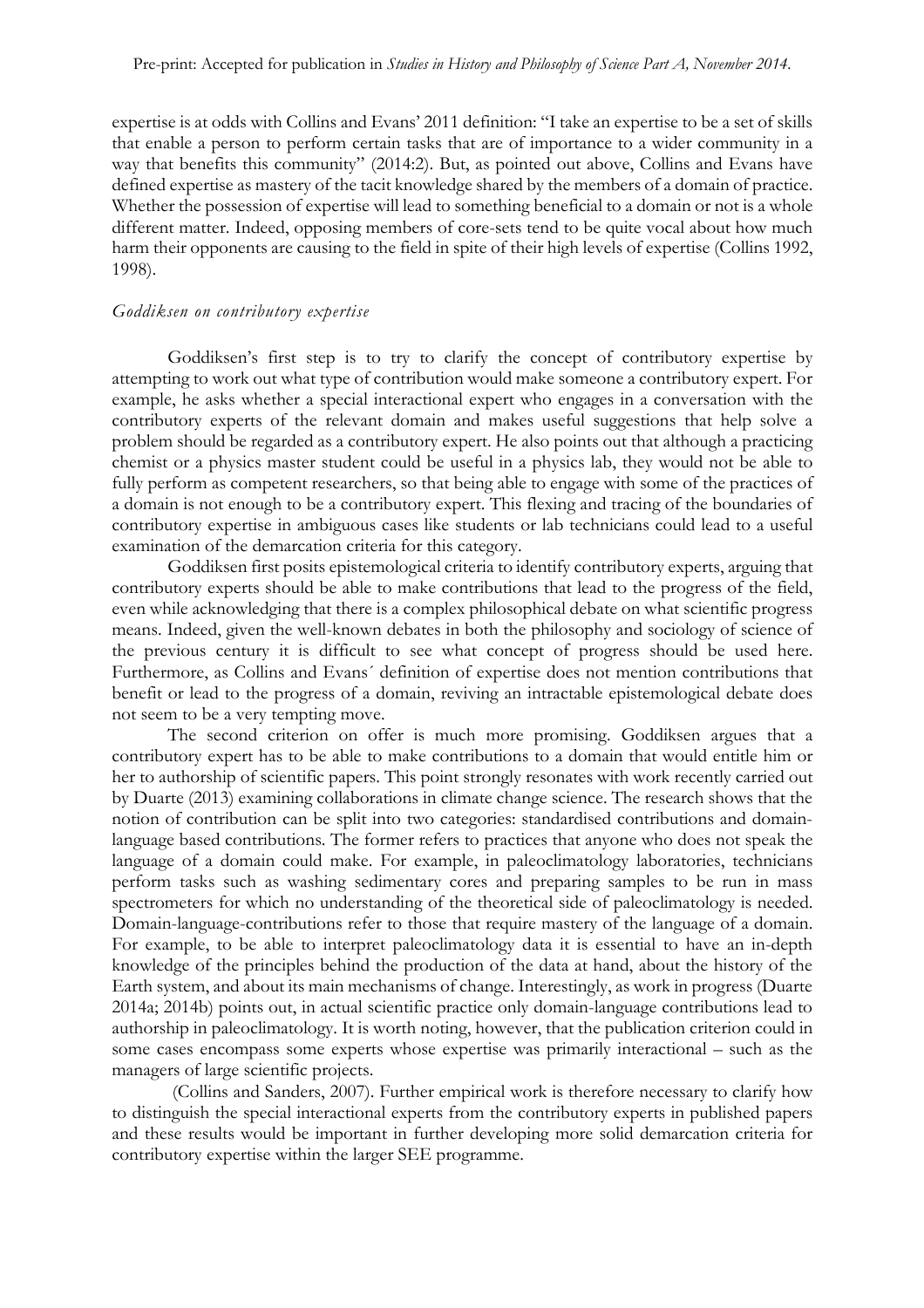#### *Interactional expertise*

Further on, Goddiksen makes a distinction between Collins and Evans' concept of interactional expertise and what he refers to as 'imitational expertise'. For the former, the definition is nearly the same as Collins and Evans', centred on "the ability to speak the language of the community to a relatively high degree". The latter consists of the ability to pass an Imitation Game (IG).<sup>1</sup> Goddiksen argues that for one to pass an IG one would 'only' have to answer the questions in a way that is indistinguishable from an expert in the relevant domain, different from an interactional expert, who, in his account, could attribute different meanings to objects, concepts, etc. and still interact with members of another community.

Nevertheless, Collins and Evans would not use the qualification "relatively", as they apply the notion of interactional expert only to individuals with full command of a domain language. This is because the concept of interactional experts, however, was created to encompass individuals who share the same language and consequently the same frame of meaning when it comes to a given domain of practice. Goddiksen instead tries to place interactional expertise alongside other STS frameworks created to think about collaboration between different expert communities, such as interlanguages (Galison 1997) or boundary objects (Star & Griesemer, 1989) that do not rely on shared meanings (Collins, Evans & Gorman 2007; Ribeiro 2007). Goddiksen assumes that Collins and Evans argue that effective collaboration can only happen in contexts where interactional expertise is the mechanism to bridge the gaps between different communities. This is certainly not the case, as Collins, Evans & Gorman (2007) have clearly pointed out. While there may still be room to debate how interactional and imitational expertise overlap, the discussion would need to be centred on the understanding that an interactional expert has, by definition, access to the frames of meaning that delimit an esoteric culture.<sup>2</sup>

*The tacit dimension(s)* 

So far, one could argue that these are only inconsistencies in terminology between the latest definitions of SEE and Goddiksen's usage. Nevertheless, we will argue that the second half of his paper suggests that the divergences between Goddiksen's and SEE's conceptualisation of interactional expertise run much deeper and are tied to a very different philosophical understanding of this concept. Additionally, Goddiksen's proposal clashes with the empirical research that underlies the whole expertise programme.

Goddiksen gives a brief description of how one becomes a scientist: a student starts out in a bachelor's course in which the basic technical knowledge and vocabulary within a large-scale discipline (viz. physics) is taught by practicing research scientists, but he makes the point that more often than not they interact more with TA's who are more likely to be "advanced interactional experts". Further specialisation means that they come into contact with experts from other areas of research, so that "they learn parts of the language of other specialisms" and that they therefore acquire "some degree of expertise in related domains." Finally, it is claimed that "the more tacit 'tricks of the trade' are learned through theoretical and practical exercises." Through this, he claims that interactional expertise is in fact sometimes gained without substantial contact with contributory experts but this means he has shifted into a framework that thinks of expertise as coming from organised education rather than socialisation into bodies of tacit knowledge. Goddiksen correctly points out that "Collins and Evans argue that gaining interactional expertise with respect to a given domain requires immersion in the linguistic practice of that domain". But by missing the point that immersion is an essential part of the definition of interactional expertise, he threatens to draw the teeth of whole enterprise. This is at odds with the fundamentals of the SEE framework.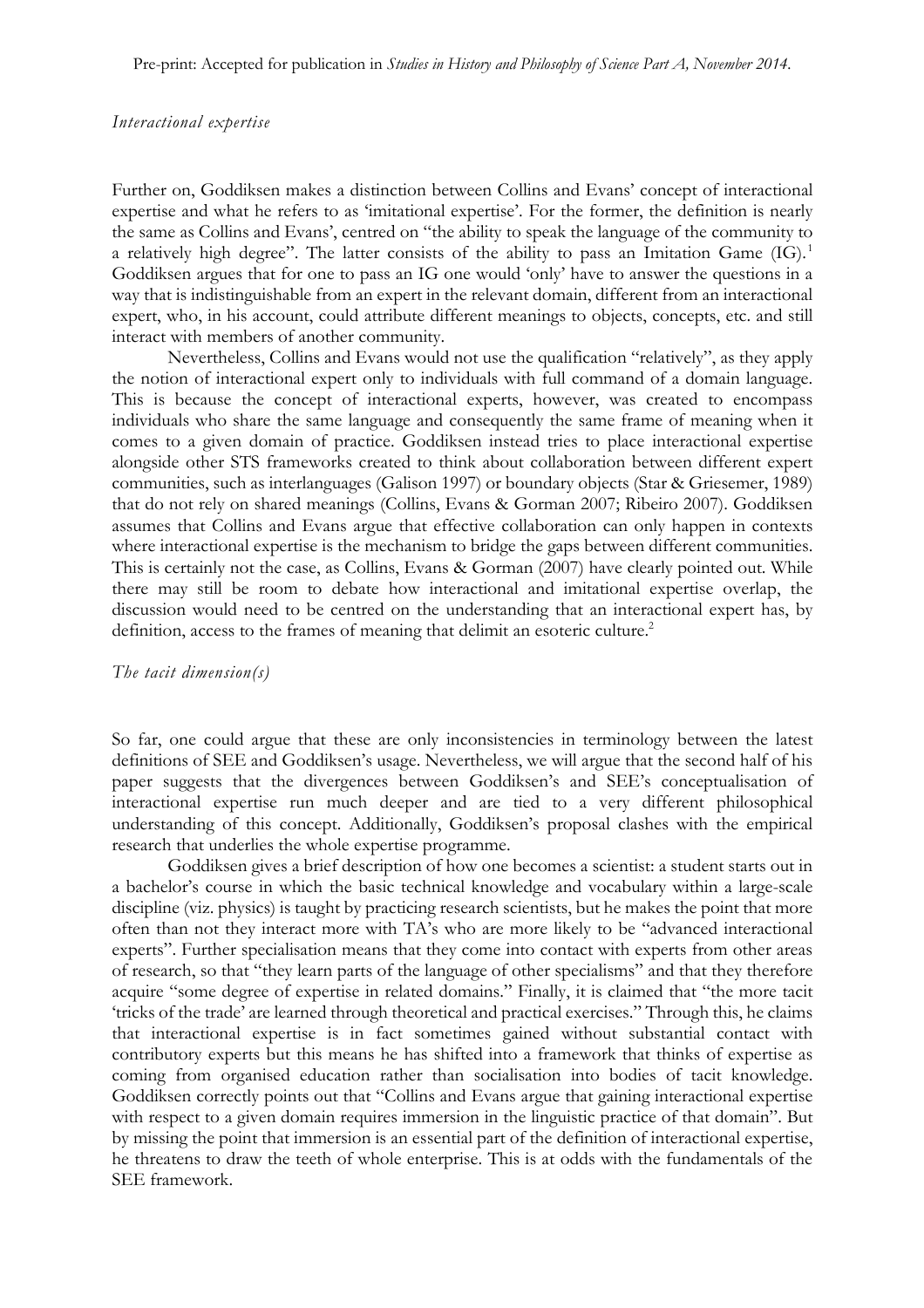Goddiksen is right in pointing out that to acquire interactional expertise there is a developmental phase, in which individuals might have little contact with high-level experts. In this phase, in which individuals could be said to be acquiring what he calls 'basic interactional expertise', their limited competence could be useful, enabling them to have a restricted understanding of the talk of full-blown experts and to make themselves intelligible to them (assuming the experts are willing to put in the necessary effort). The same could also be said of what Collins and Evans call primary source knowledge, which consists of knowledge that is learned through reading primary literature without any contact with the relevant community of experts, though this way of acquiring expertise is fraught with risk. This is because, as Collins and Evans have insisted from the outset, achieving interactional expertise means becoming a fully accomplished speaker of a domain language and this involves much more than learning a vocabulary or a set of standard skills. By virtue of being able to use the practice language, interactional experts are able to make a number of distinctions within a domain of practice, such as what papers are relevant, what papers are outdated, and so forth. Individuals with primary source knowledge or ´basic interactional expertise´ would not be able to make these judgements with the same authority and are much more likely to get them wrong, sometimes with serious consequences (Weinel 2007).

Sociology of science has empirically demonstrated that socialisation into a research community – not technical proficiency – is crucial for a scientist to become a full-blown contributory expert to a field of knowledge (e.g. Pinch 1986 and Kennefick 2000). In fact, as Collins (2011: 296, note 35) has pointed out, in the field of gravitational wave physics it is more likely that an interactional expert like him would be able to identify what is a relevant problem (though perhaps not a relevant solution) to the field than a partly-socialised graduate physics student, who would only know the technical, textbook 'tricks of the trade' needed to solve the idealised problems. This is why learning science for application in a real research environment is akin to an expert-guided artisan apprenticeship process (Delamont & Atkinson 2001). The above does not mean that technical connoisseurship is not intrinsic to (contributory) expertise it is a necessary but not sufficient step – as Goddiksen himself points out in the first section. Historical studies on modern physics practice and pedagogy also support the view that it is personal interaction and immersion within localised theoretical cultures that allows mathematical tools and techniques to be appropriated beyond 'standard' technical competence and to then be modified to contribute novel developments to the field (Kaiser 2005). The motivation for Collins and Evans's work can be traced to Collins's previous sociological explorations of tacit knowledge (Collins 1974, Collins 1992) and to the philosophical answer that was written as a result of these investigations (Collins 2010, Collins & Kusch 1998). These perspectives on tacit knowledge are fundamental to understanding why and how Goddiksen is led astray by the rejection of the 'immersion criterion'. Collins (2010) made several important advances in respect to the work of Polanyi, with the most salient one for the matter at hand being the distinction between three types of tacit knowledge: relational (knowledge that could be made explicit but, for whatever idiosyncratic or practical reason, is not), somatic ('embodied' knowledge in the style of Polanyi or Merleau-Ponty) and collective (knowledge that is maintained by and acquired through immersion in a social group).

All these types of tacit knowledge enter into the acquisition and transmission of expertise, but are seldom differentiated by most authors, and this can lead to problems when discussing 'tacit knowledge' as such. Goddiksen is right in that one acquires expertise by learning the technical tricks of the trade in solving a physics problem by doing the problem, finding the critical step which is not obvious and solving it. That is, by making the relational tacit knowledge explicit; certainly a sine qua non of contributory expertise. Also right is that one does not need interaction with a high-level contributory expert to do it. More often than not the answer to a textbook scientific problem can be found by consulting one's peers who have solved the problem, going to a TA's session, or simply through dogged persistence. Enough has been written about the somatic, so suffice it to say that there is no reason in principle why a lone person could not be able to mimic mechanical proficiency if enough time could be had to exposures to proficient performances.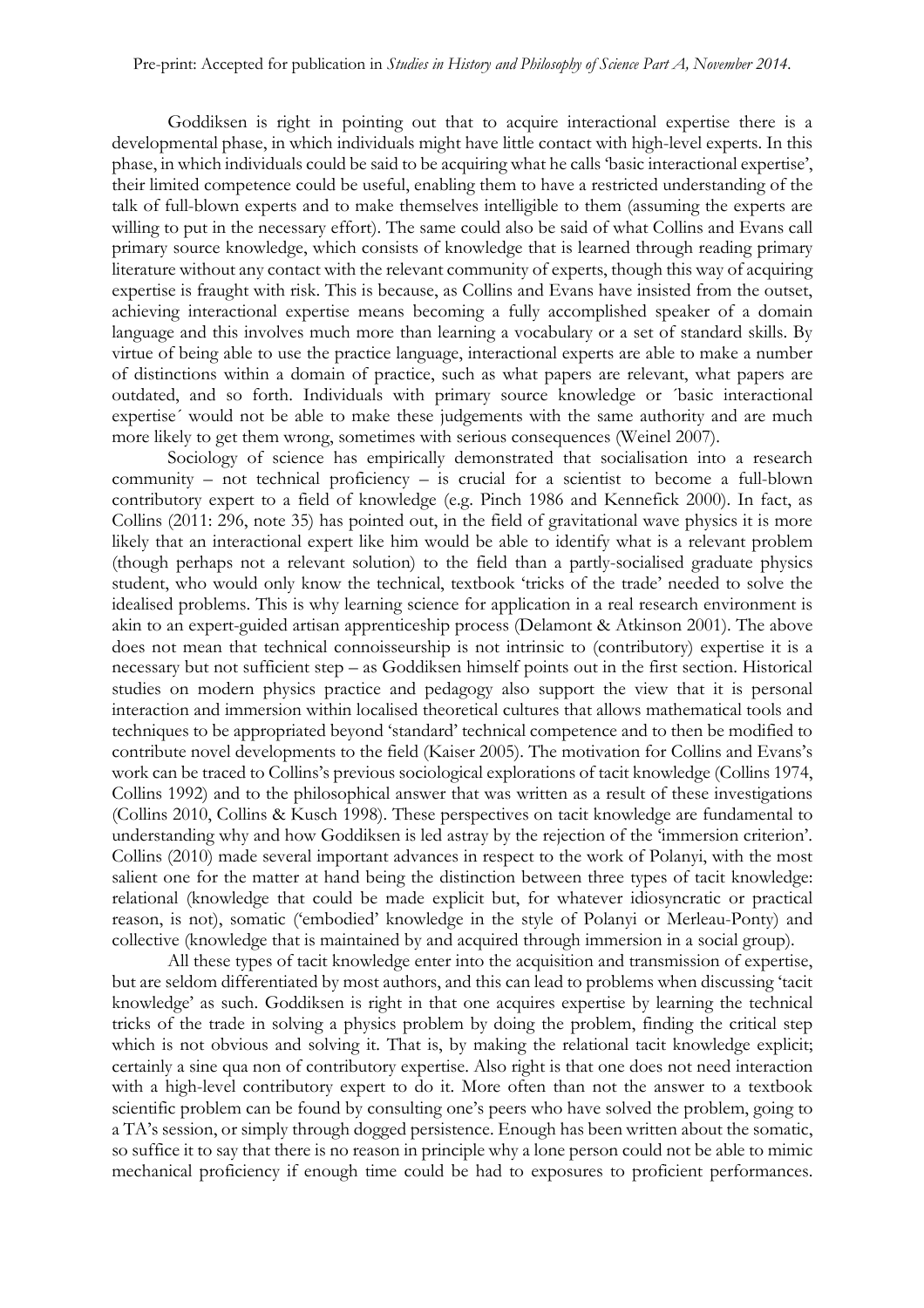Learning to 'solve exercises on a blackboard proficiently', like 'playing chess proficiently', is an example of what physicists call 'acquiring physical intuition', which in reality means increasing one's intellectually-oriented somatic tacit knowledge (Reyes-Galindo 2011). Although in practice most scientific education is carried out by experts directly aiding student in the acquisition of the relational and the somatic, in theory one could dispense with experts for philosophical argumentation. So again it is right to say that to become a contributory expert high level of the somatic tacit are necessary and can be acquired without full immersion. Up to this point, Goddiksen's argument seems to hold.

Nevertheless, Goddiksen's rejection of the role of enculturation directly entails the rejection of the role of the collective tacit: whether it be performance in a lab (Collins 2010), working at a purely theoretical level (Reyes-Galindo 2011), or applying knowledge in industry (Ribeiro 2013), sociologists have shown that (unsurprisingly by its very nature) it is impossible to gain collective tacit knowledge without immersion. Also well-known to sociology is that not being enculturated into a group is an almost insurmountable barrier to contribute meaningfully to it, or in Goddiksen's terms, to 'advancing' a scientific field.<sup>3</sup> In fact, when technically competent outsiders that have not been socialised into a community try to contribute to it, the harder they try to contribute the more they find themselves on the slippery-slope of being violently segregated and labelled as outcasts or 'cranks' by the community they aim to contribute to (particularly in physics, see Reyes-Galindo 2011 and Collins 2014).

The same argument can also be made from a late-Wittgensteinian perspective on what it means for an answer to a problem to be relevant. There may be many 'proper' answers to a scientific problem (there often are), but it is the rules of the language game or, in other words, the rules of the scientific community and the institutionalised way in which they are interpreted (Bloor 1997) – because modern science is a collective enterprise and not an individualistic one – that will determine not only what is the right answer, but indeed what the right question is. So despite the positive aspects of Goddiksen's pressing of the definition of interactional expertise, the claim that "there seems to be no principled reason to think that basic interactional expertise cannot be gained through primary sources only" does not hold under either empirical or philosophical analysis.

#### *Concluding Remarks*

Goddiksen's attempt to clarify Collins and Evans' concepts has brought up interesting questions regarding our understanding of contributory expertise that resonate with current SEE research perspectives, particularly when he seeks to work out what types of contribution to a scientific domain could lead to authorship of scientific papers. On the other hand, when trying to develop an epistemological demarcation criterion for contributory expertise the effort is much less successful and slips into a somewhat out-dated philosophical discussion. Also incorrect is Goddiksen's attempt to redefine interactional expertise as a phenomenon that does not rely on shared frames of meaning. By missing the central role of collective tacit knowledge in understanding the nature of expertise Goddiksen's proposal miss-represents what was originally proposed and does not offer any significant conceptual or empirical benefit. In sum, while Goddiksen's questions can lead to new and welcome developments regarding expertise, this will only be successful if the role of immersion, enculturation and socialisation as the means of acquiring collective tacit knowledge remain central to any refinement of the concepts.

#### *Acknowledgements*

We would like to thank Prof. Harry Collins and Dr. Robert Evans for commenting on preliminary versions of this paper. Dr. Reyes-Galindo's work is funded by the British Academy's Post Doctoral Fellowship scheme and Dr. Duarte's by a postdoctoral research project at the University of Brasília.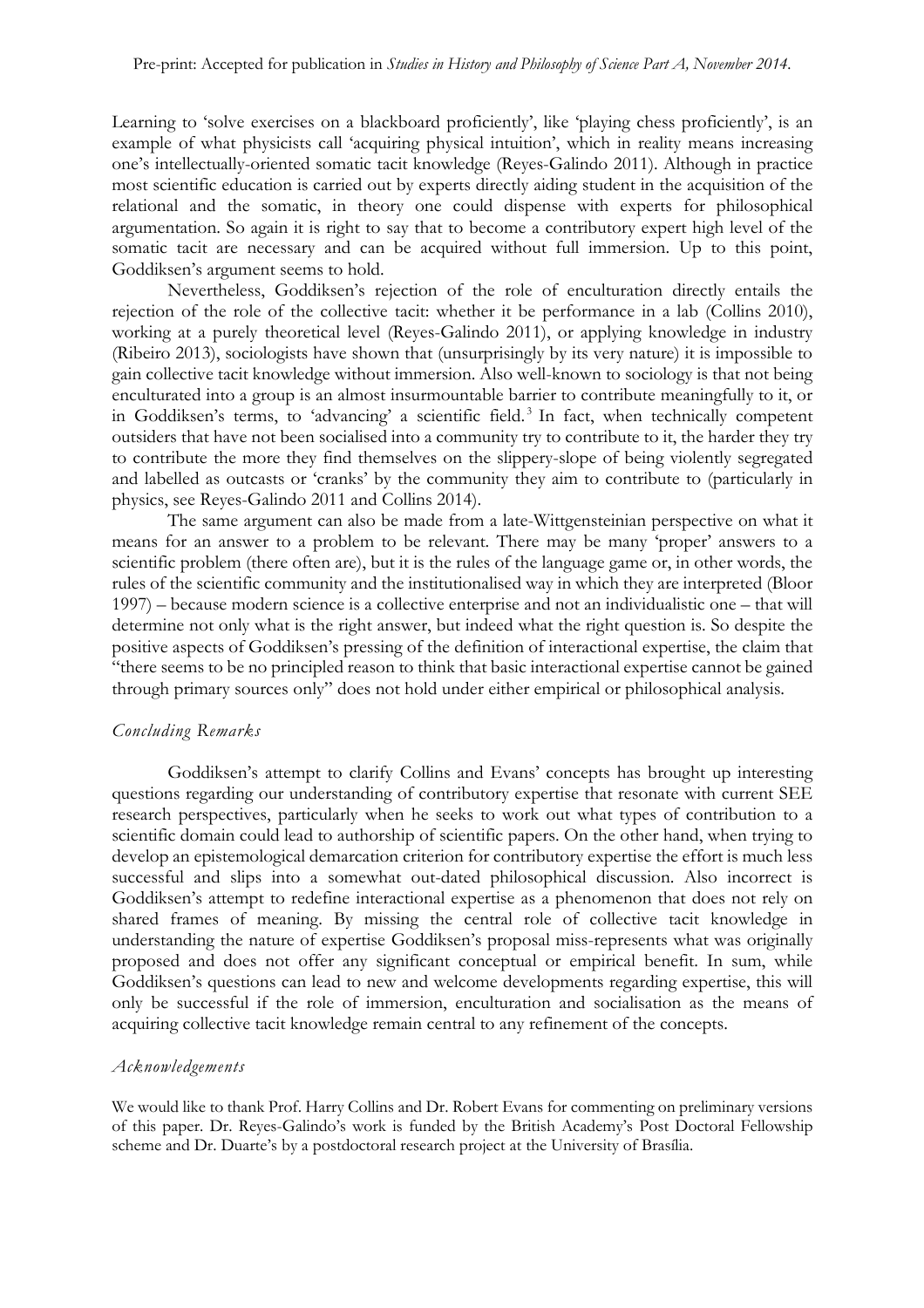Pre-print: Accepted for publication in *Studies in History and Philosophy of Science Part A, November 2014*.

#### *References*

- Bloor, D. (1997). Wittgenstein, rules and institutions. London and New York: Routledge.
- Collins, H. M. (1974). The TEA set: Tacit knowledge and scientific networks. Science studies, 165- 185.
- Collins, H. M. (1992). Changing order: Replication and induction in scientific practice. University of Chicago Press.
- Collins, H. M. (1998). The Meaning of Data: Open and Closed Evidential Cultures in the Search for Gravitational Waves 1. American Journal of Sociology, 104(2), 293-338.
- Collins, H. M. (2010). Tacit and explicit knowledge. University of Chicago Press.
- Collins, H. M. (2011). Language and practice. Social Studies of Science, 41(2), 271-300.

Collins, H. M., & Evans, R. (2002). The Third Wave of Science Studies: Studies of Expertise and Experience. Social Studies of Science, 32(2), 235-296.

- Collins, H. M., & Evans, R. (2007). Rethinking expertise. University of Chicago Press.
- Collins, H. M. (2014). Rejecting knowledge claims inside and outside science. Social Studies of Science, 0306312714536011.
- Collins, H. M., Evans, R., & Gorman, M. (2007). Trading zones and interactional expertise. Studies in History and Philosophy of Science Part A, 38(4), 657-666.
- Collins, H. M., & Kusch, M. (1998). The shape of actions: What humans and machines can do. MIT press.
- Collins, H. M., and Sanders, G. (2007), They Give You the Keys and Say "Drive It:" Managers, Referred Expertise, and Other Expertises, in Collins (ed) Case Studies of Expertise and Experience: special issue of Studies in History and Philosophy of Science, 38, 4, 621-641.
- Collins, H.M., Evans, R., Ribeiro, R., & Hall, M. (2006). Experiments with interactional expertise. Studies in History and Philosophy of Science Part A, 37(4), 656-674.
- Dasgupta, D., & Levine, A. (2013). Trading zones, peripheral science and contributory expertise: a framework for exploring science outside the Western contexts. Current Science, 104(12), 1616-1618.
- Delamont, S., & Atkinson, P. (2001). Doctoring uncertainty: Mastering craft knowledge. Social Studies of Science, 31(1), 87-107.
- Duarte, T. (2013). Expertise and the Fractal Model: Communication and Collaboration between Climate-Change Scientists. Cardiff University School of Social Sciences. Unpublished PhD Thesis.
- Duarte, T. (2014a). Scientific Expertise from the Viewpoint of the Studies of Expertise and Experience. Paper presented at the VIII International Workshop on the Studies of Expertise and Experience, Kitchener, 9-12, June 2014.
- Duarte, T. (2014b). Who´s entitled to scientific authorship? A study of authorship rules in Paleoclimatology (in preparation).
- Galison, P. (1997). Image and logic: A material culture of microphysics. University of Chicago Press.
- Goddiksen, M. (2014). Clarifying interactional and contributory expertise. Studies in History and Philosophy of Science Part A, 47, 111-117.).
- Kaiser, D. (2005). Drawing theories apart: the dispersion of Feynman diagrams in postwar physics. University of Chicago Press: Chicago
- Kennefick, D. (2000). Star Crushing: Theoretical Practice and the Theoreticians' Regress. Social Studies of Science, 30(1), 5-40.
- Pinch, T. J. (1986). Confronting nature: the sociology of solar-neutrino detection. Dordrecht: Holland.
- Reyes-Galindo, L. (2011). The sociology of theoretical physics. Cardiff University School of Social Sciences. Unpublished PhD Thesis.